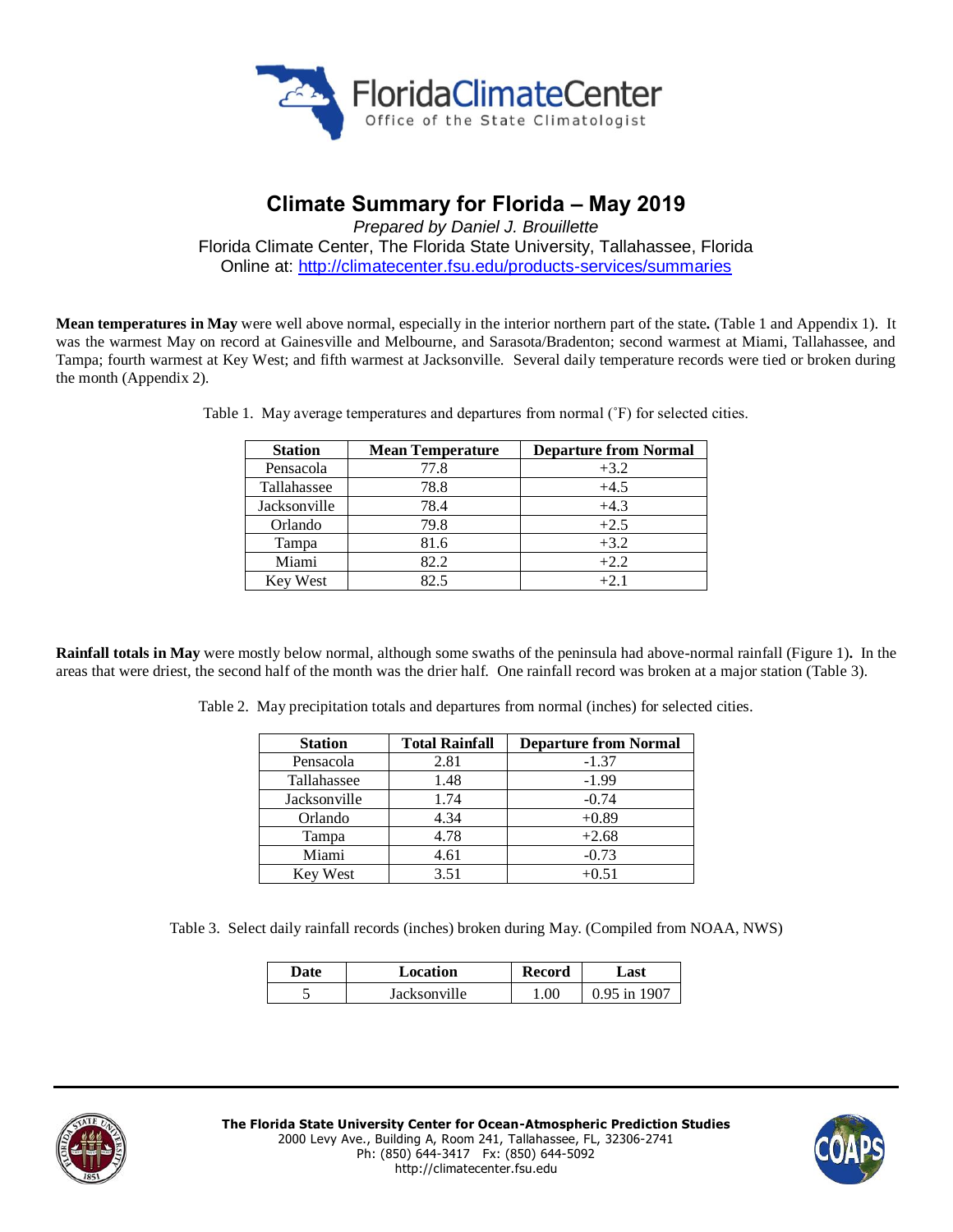# Figure 1. A graphical depiction of the monthly rainfall departure from normal (inches) for May is given in the figure below (courtesy of NOAA, NWS).



### **El Niño continues.**

Based on current data and forecast models, forecasters with the Climate Prediction Center (CPC) continue with an El Niño Advisory. Sea-surface temperatures show positive anomalies over most of the equatorial Pacific Ocean, and these anomalies grew during May across most of that basin. This El Niño event still is considered weak and is expected to remain, at 70% probability, through the 2019 boreal summer (JJA), with a 55 to 60% chance of it remaining in place during the 2019 boreal autumn (SON).

#### **Hazardous Weather Events in May.**

According the Local Storm Reports (LSRs) issued by the local National Weather Service (NWS) offices serving Florida, the following instances of hazardous weather were reported across the state in May 2019.

Table 4. Breakdown of storm reports submitted in Florida during the month of May. (Compiled from Iowa State University/Iowa Environmental Mesonet.)

| <b>Report Type</b>   | <b>Number of Reports</b> |  |
|----------------------|--------------------------|--|
| <b>Coastal Flood</b> |                          |  |
| Dense Fog            |                          |  |
| Flash Flood          |                          |  |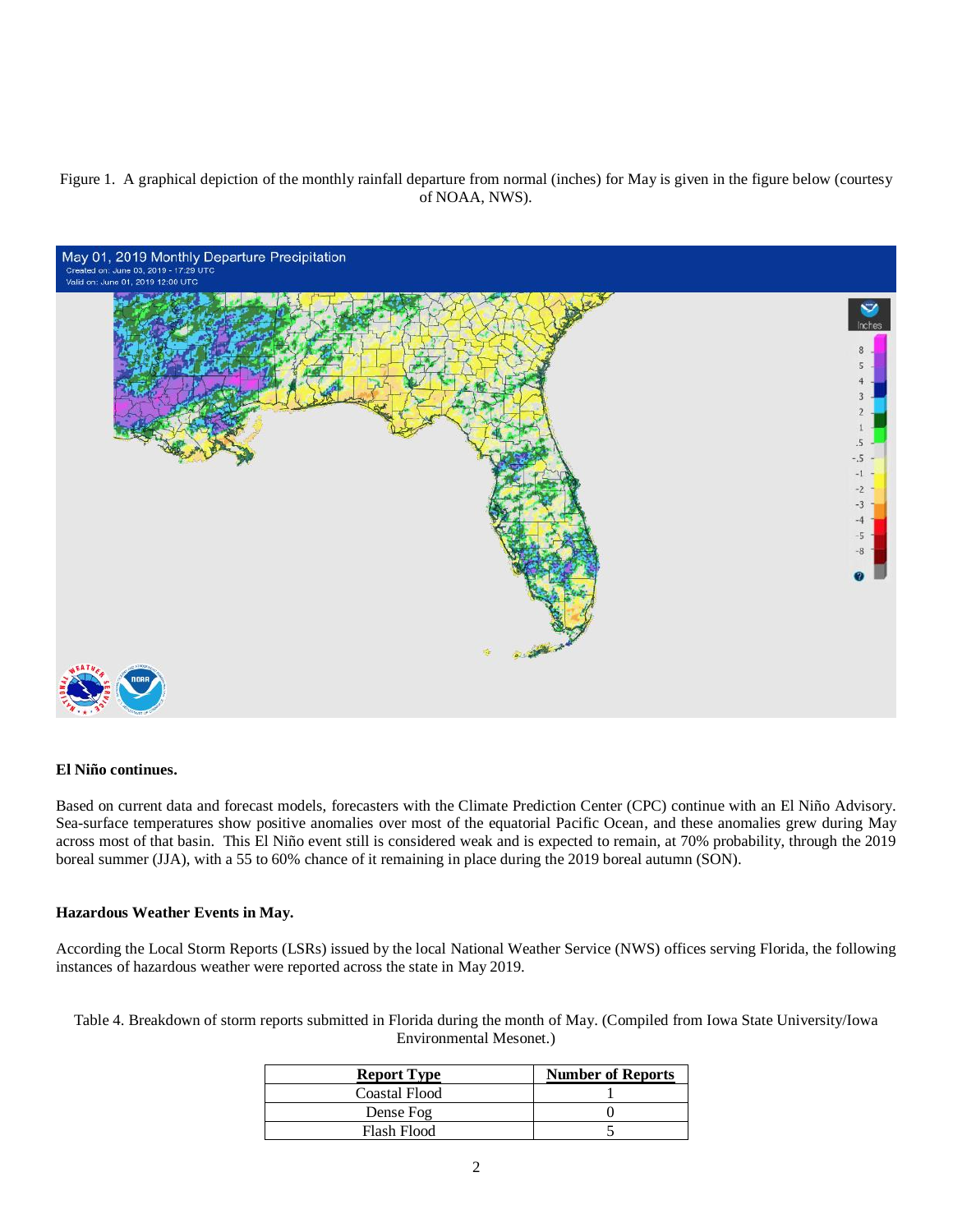| Flood                        |     |
|------------------------------|-----|
| Hail                         | 25  |
| Heavy Rain                   |     |
| Marine Hail                  |     |
| Marine Thunderstorm Wind     | 28  |
| Non-Thunderstorm Wind Damage |     |
| Non-Thunderstorm Wind Gust   |     |
| Tornado                      |     |
| Thunderstorm Wind Damage     | 62  |
| Thunderstorm Wind Gust       | 106 |
| Waterspout                   |     |
|                              |     |

# **Drought-Related Impacts.**

Near the end of May 2019, according to the U.S. Drought Monitor, a swath of abnormally dry conditions stretched across the panhandle, through the Big Bend and into the northern quarter of the peninsula. In most of that area, rainfall was scant during the second half of the month, even as temperatures soared well above normal values.

As of 3 June, the Lake Okeechobee water level was at 10.83 ft. above sea level, which is below average for this time of the year.

# **U.S. Drought Monitor Florida**

May 28, 2019 (Released Thursday, May. 30, 2019) Valid 8 a.m. EDT



Drought Conditions (Percent Area)

|                                             | None   | $D0-D4$ | $D1-D4$ |      | D <sub>2</sub> -D <sub>4</sub> D <sub>3</sub> -D <sub>4</sub> | D <sub>4</sub> |
|---------------------------------------------|--------|---------|---------|------|---------------------------------------------------------------|----------------|
| Current                                     | 60.57  | 39.43   | 0.00    | 0.00 | 0.00                                                          | 0.00           |
| <b>Last Week</b><br>05-21-2019              | 80 25  | 19.75   | 0.00    | 0.00 | 0.00                                                          | 0.00           |
| 3 Months Ago<br>02-26-2019                  | 92.26  | 774     | 0.00    | 0.00 | 0.00                                                          | 0.00           |
| Start of<br>Calendar Year<br>01-01-2019     | 68.86  | 31.14   | 22.51   | 0.00 | 0.00                                                          | 0.00           |
| Start of<br><b>Water Year</b><br>09-25-2018 | 100.00 | 0.00    | 0.00    | 0.00 | 0.00                                                          | 0.00           |
| One Year Ago<br>05-29-2018                  | 100.00 | 0.00    | 0.00    | 0.00 | 0.00                                                          | 0.00           |

Intensity:

D0 Abnormally Dry D1 Moderate Drought

D3 Extreme Drought D4 Exceptional Drought

D2 Severe Drought

The Drought Monitor focuses on broad-scale conditions.<br>Local conditions may vary. See accompanying text summary for forecast statements.

Author: Richard Heim NCEI/NOAA



http://droughtmonitor.unl.edu/